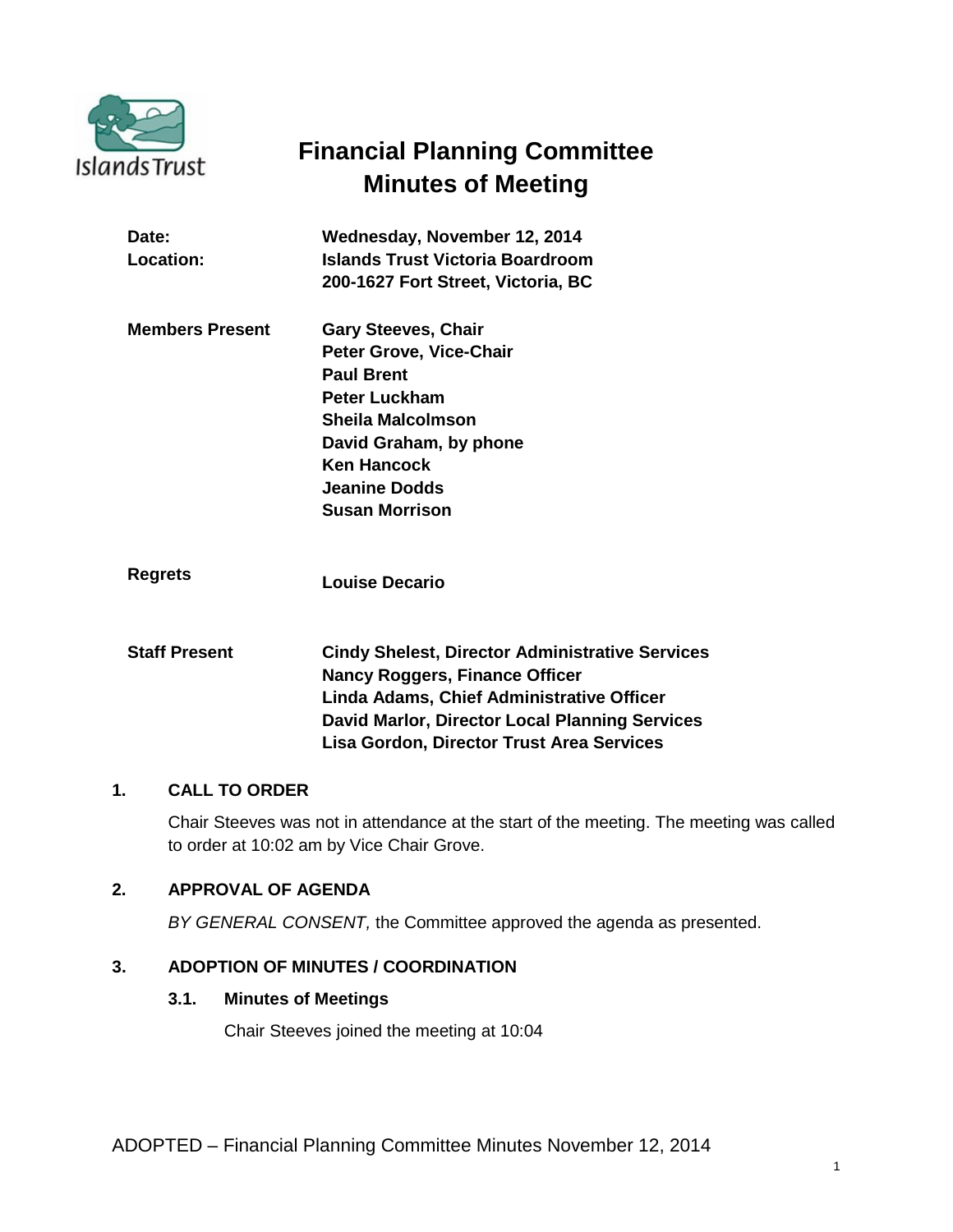The following changes were made to the minutes:

Section 4.2.2.4. - remove second "that" in 3rd sentence Section 4.2.4. - second paragraph changes to replace the word "tax" with the word "budget"

*BY GENERAL CONSENT,* the minutes of October 29, 2014 were adopted as amended

Trustee Malcolmson joined the meeting at 10:05

# **3.2. Follow up Action List**

Director Shelest provided an update on the items on the follow up action list. She advised that all three items were coming to today's meeting.

# **4. BUSINESS**

# **4.1. RFD - 2nd Quarter Results**

Director Shelest requested questions on the second quarter financial statements. There was discussion on the presentation of the amortization on the consolidated statement of revenue and expenditures. Director Shelest and Trustee Grove advised that they would review this and make any appropriate changes. The Committee requested that negative numbers be put in brackets on the consolidated statement of revenue and expenditures.

#### **FPC-2014-041**

It was MOVED and SECONDED that the Financial Planning Committee refer the second quarter financial results Request For Decision to Trust Council as amended.

#### **CARRIED**

#### **4.2. Briefing - Forecast 2014/15**

Director Shelest advised that the forecast had been done based on the actual results to September 30, 2014 and that the briefing explained the items that are forecast to be significantly below budget.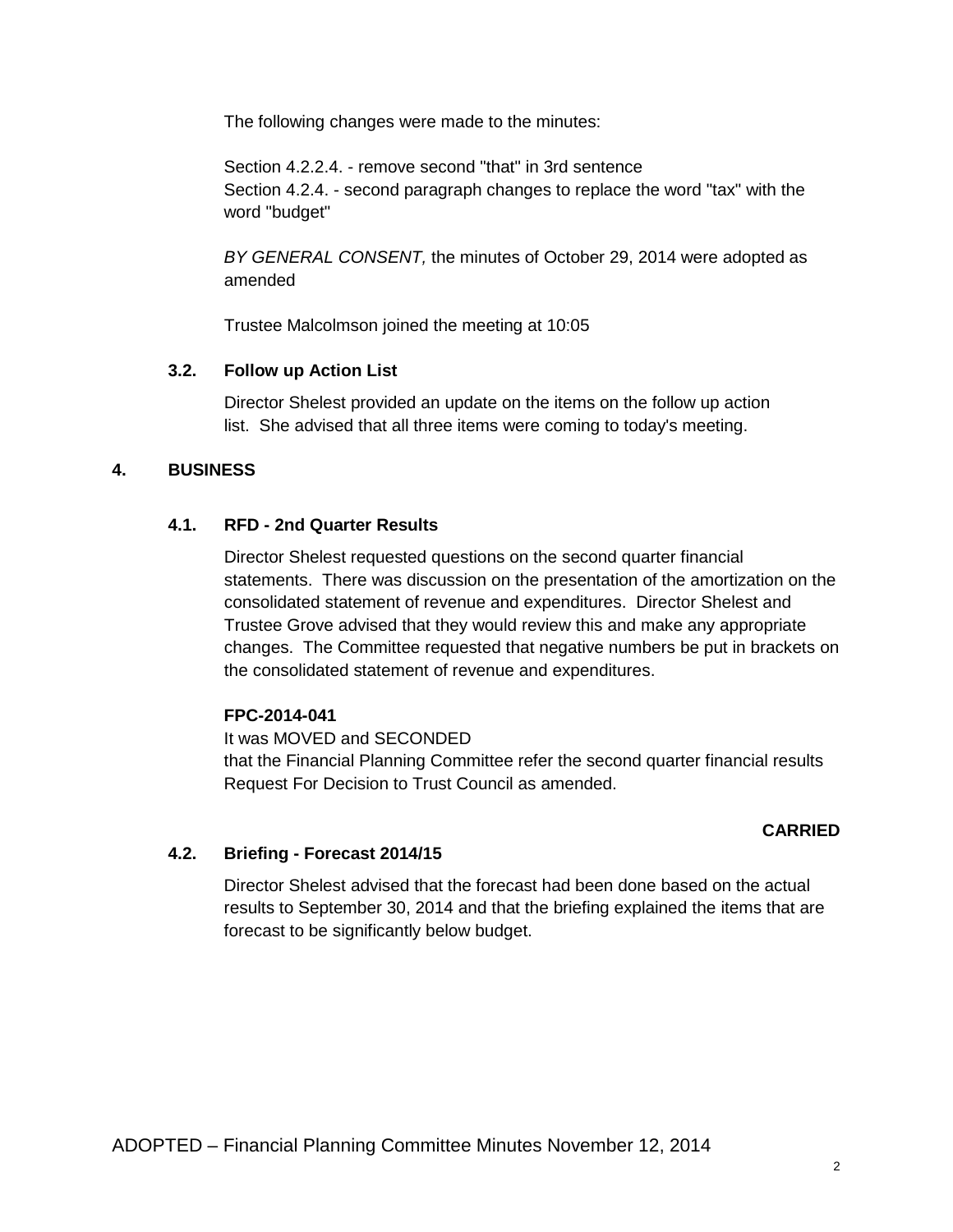# **FPC-2014-042**

It was MOVED and SECONDED

that the Financial Planning Committee request staff provide further explanation of the analysis in attachment 1 of the business case for the Planner 1 Southern planning team to explain trends in the North and Salt Spring areas application types and workload.

**CARRIED**

Opposed Trustee Graham

# **FPC-2014-043**

It was MOVED and SECONDED that the 2014-15 forecast document be amended to include the 2013/14 actuals and that all negatives be shown in brackets.

# **CARRIED**

# **FPC-2014-044**

It was MOVED and SECONDED that the Financial Planning Committee forward the amended 2014/15 forecast briefing to Trust Council.

# **CARRIED**

# **4.3. 2015/16 Budget**

Director Shelest advised that all information that will go to December Trust Council has been included.

# **4.3.1. Budget Assumptions & Guidelines**

Director Shelest requested comments and/or changes to the budget assumptions and principles document. She advised that the document would be updated with the Consumer Price Index (CPI) number for Victoria as soon as it is available. She further advised that a very low percentage of our expenditures are affected by CPI and that all budget requests have been reviewed in detail.

# **4.3.2. Budget Overview**

Director Shelest asked for questions/comments on the budget overview document.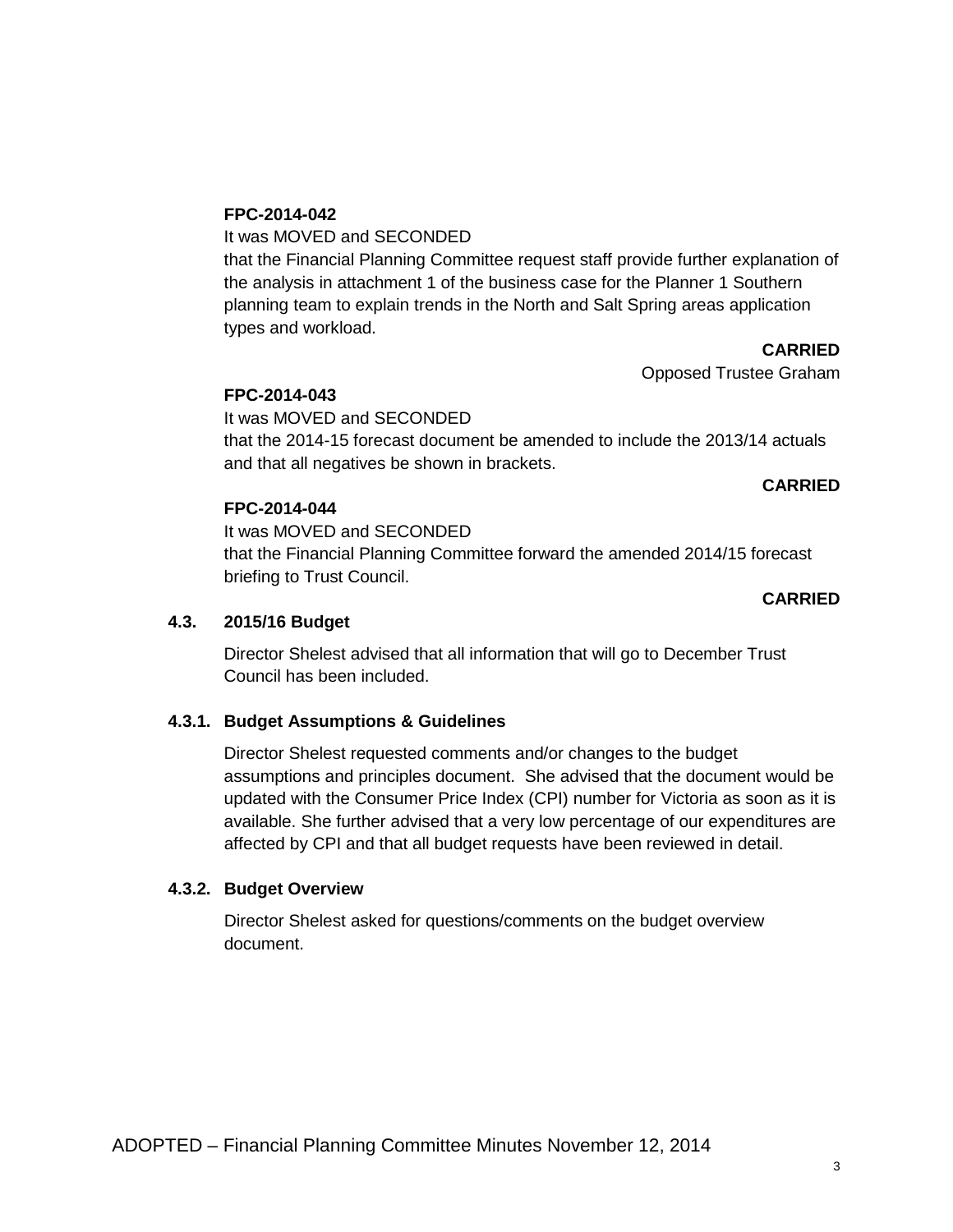#### **4.3.3. Budget Detail**

Director Shelest advised that the 2013/14 actuals have been added and were sent to the committee prior to this meeting. She requested questions and comments on the budget detail. She advised that all requests in the current budget package have been included in the budget detail and that any removal of requests would reduce the draw from surplus and therefore still result in a zero percent tax increase.

The committee discussed the following:

-increase in salaries comparing 2013/14 actuals and 2015/16 budget -details of the Salt Spring Island tax requisition

#### **4.3.4. Staffing Requests Summary**

Director Shelest advised that all staffing request summaries are the same as those that were presented at the October 29,2014 Financial Planning Committee meeting, with the exception of the Senior Aboriginal Advisor request that has been changed to include the additional information that the Committee had wanted.

# **4.3.4.1. Mapping Co-op Student**

# **FPC-2014-045**

It was MOVED and SECONDED that the Mapping Coop Student be included in the 2015/16 draft budget.

#### **CARRIED**

# **4.3.4.2. Planner 1 Southern Planning Team**

#### **FPC-2014-046**

It was MOVED and SECONDED that the Planner 1 Southern Planning team be included in the 2015/16 draft budget subject to review of the fees variance analysis.

#### **CARRIED**

# **4.3.4.4. Bylaw Enforcement Officer to Full-Time**

#### **FPC-2014-047**

It was MOVED and SECONDED that the Bylaw Enforcement Officer position be increased from .8 to 1 and included in the 2015/16 draft budget.

**CARRIED**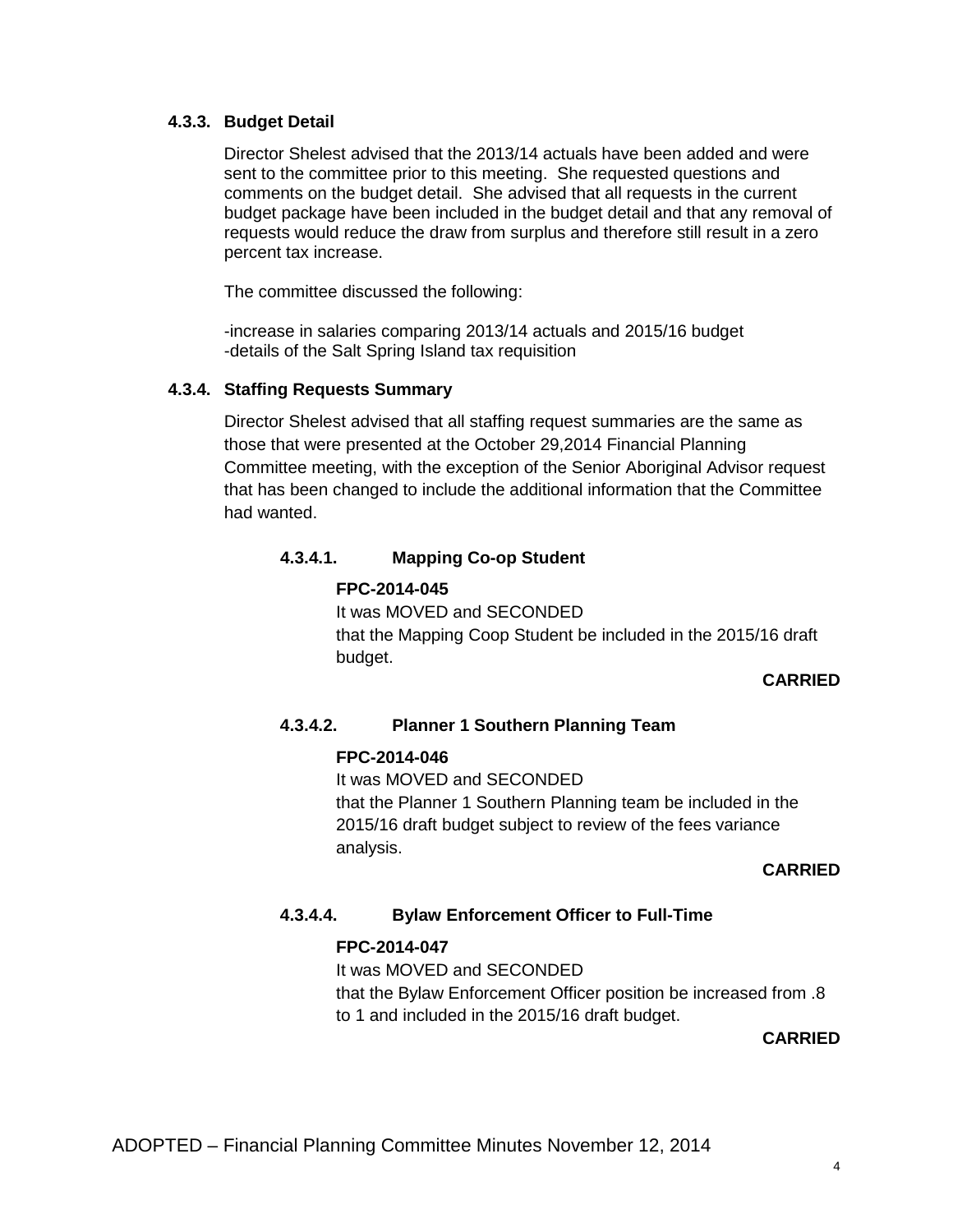10:58 break for resolution of technical issues

11:08 reconvene

#### **FPC-2014-048**

It was MOVED and SECONDED that the Financial Planning Committee request that staff update the Bylaw Enforcement Officer business case in the new year to update the Financial Planning Committee on how recent Bylaw Enforcement hires have affected workloads.

# **CARRIED**

# **4.3.5. Project Requests Summary**

# **4.3.5.1. LTC Project Requests**

Chair Steeves advised that there is nothing new since the October 29, 2014 Financial Planning Committee meeting.

# **FPC-2014-049**

It was MOVED and SECONDED that the LTC Project Requests be included in the 2015/16 draft budget.

#### **CARRIED**

#### **4.3.5.2. Paperless Accounts Payable**

# **FPC-2014-050**

It was MOVED and SECONDED that the Paperless Accounts Payable request be included in the 2015/16 draft budget.

# **CARRIED**

#### **4.3.5.3. Replace Cold Fusion Applications**

The committee discussed the following:

-base budget funds for operational technical issues -cost overruns for IT projects -how quickly technology becomes obsolete

Director Shelest advised that the Directors are currently looking at an integrated approach to the handling of our information technology solutions.

#### **FPC-2014-051**

It was MOVED and SECONDED forward the request to Replace Cold Fusion Applications to Trust Council for its 2015/16 draft budget.

**CARRIED**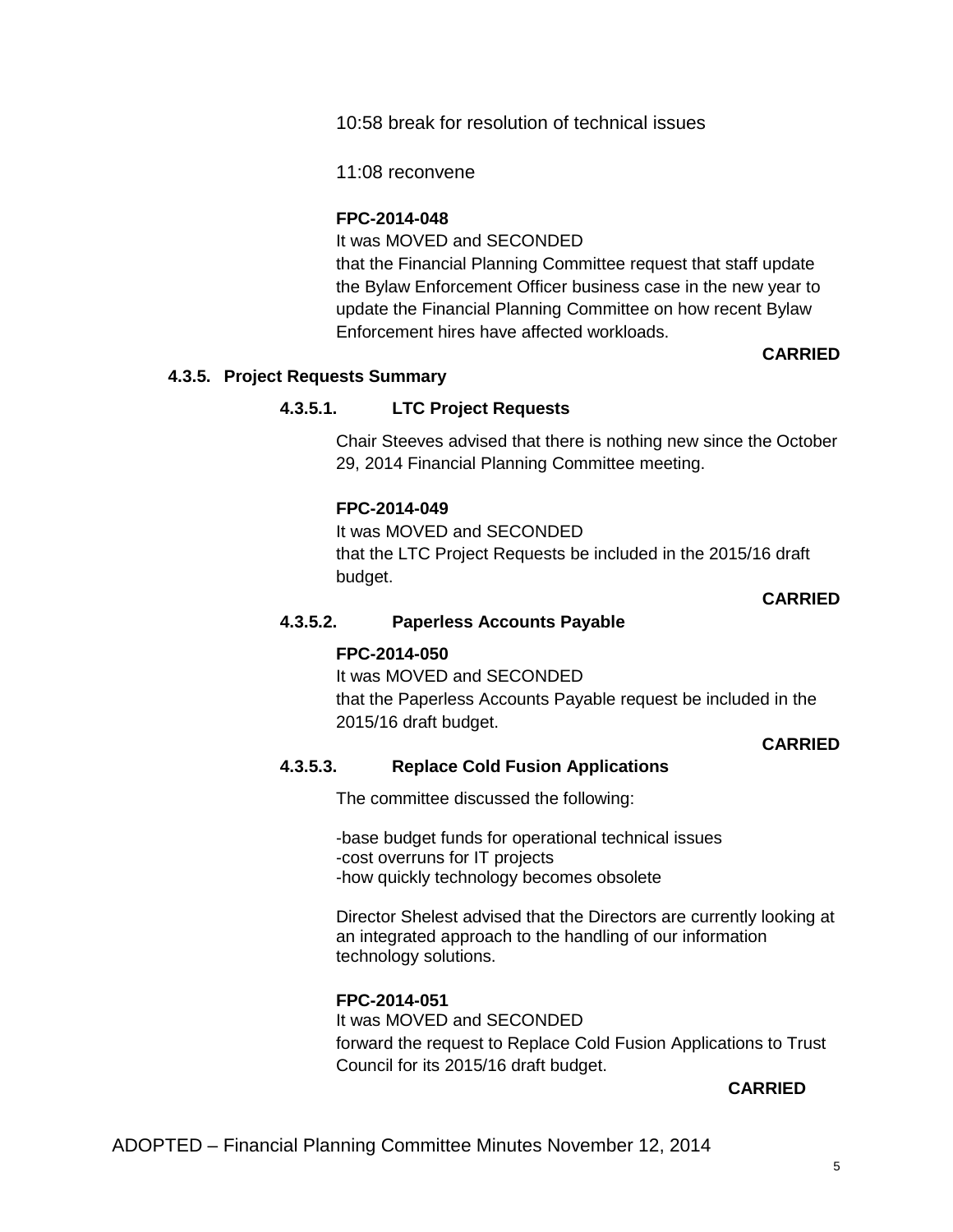# **4.3.5.4. TAPIS - Java Script Upgrades**

#### **FPC-2014-052**

It was MOVED and SECONDED that the Tapis Java Script Updates be included in the 2015/16 draft budget as presented.

#### **CARRIED**

#### **4.3.5.5. Mapping Website Development**

#### **FPC-2014-053**

It was MOVED and SECONDED that the Mapping Website Development Project be included in the 2015/16 draft budget.

#### **CARRIED**

#### **4.3.4.3. Senior Aboriginal Advisor**

Director Marlor summarized the updates that had been made to the business case since the October 29, 2014 Financial Planning Committee meeting.

The committee discussed the following:

-the tasks that need to be done and staff capacity -to what extent can we do this without additional resources -the First Nations Working Group report from 2012 -Local Trust Committee referrals to First Nations groups -capacity of current staff to do this work -provincial and federal responsibilities for first nations relations -the possibility of additional expenses relating to this position

#### **FPC-2014-054**

It was MOVED and SECONDED that the Senior Aboriginal Advisor request be included in the 2015/16 draft budget with the inclusion of a summary of the First Nations Working Group report.

#### **CARRIED**

In favour – Trustees Luckham, Morrison, Malcolmson, Hancock, Graham, and Steeves. Opposed - Trustee Dodds, Grove, and Brent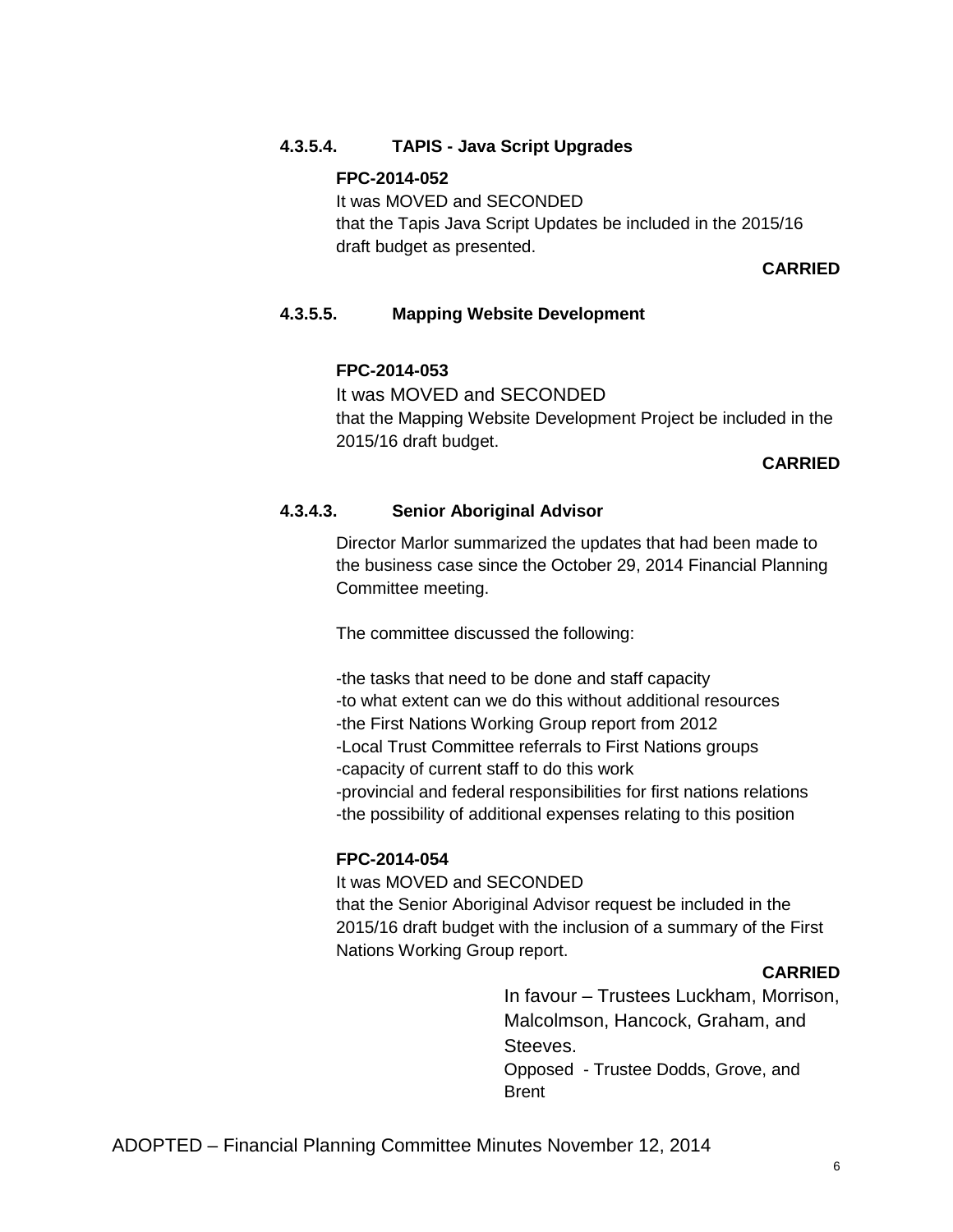# **FPC-2014-055**

It was MOVED and SECONDED that the items presented in 4.1, 4.2, 4.3 and 4.3.1 to 4.3.5. inclusive be forwarded to Trust Council

**CARRIED** 

# **4.3.6. LTC Historical Spending**

Director Shelest advised that the details of LTC historical spending had been brought back to the committee as requested. She reviewed the document and asked for questions.

# **4.4. RFD - Policy 7.2.v - Trustee Equipment Allocation**

Director Shelest advised that policy number 7.5.i and 7.4.iii. had been amalgamated into one policy so all information about trustee computer allocation would be in one policy.

# **FPC-2014-056**

It was MOVED and SECONDED refer the request for decision on Policy 7.5.i. Trustee Computer Allocation to Trust Council

# **CARRIED**

# **4.5. FPC Report to Trust Council**

# **FPC-2014-057**

It was MOVED and SECONDED Forward the Financial Planning Committee report to Trust Council

#### **CARRIED**

# **4.6. Proposed FPC Meeting dates for 2015**

# **FPC-2014-058**

It was MOVED and SECONDED Adopt the proposed Financial Planning Committee meeting date schedule for 2015

#### **CARRIED**

# **5. NEW BUSINESS**

# **FPC-2014-059**

It was MOVED and SECONDED that the Financial Planning Committee request staff advice on developing an integrated information technology strategy for future budget years.

#### **CARRIED**